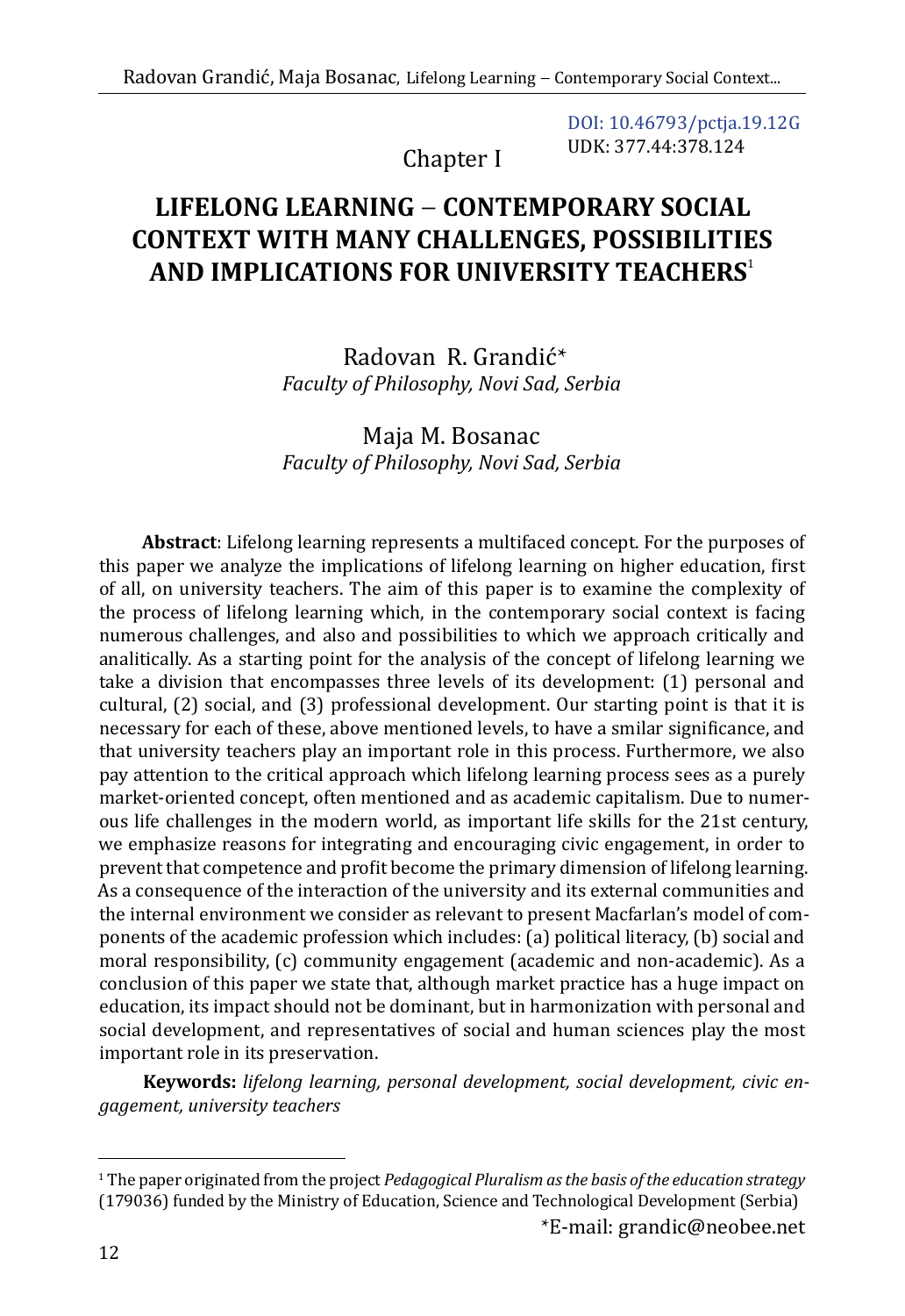#### **Introduction**

The concept of *lifelong learning* is gaining importance within the framework of the syntagm the *knowledge society*. As a concequence, there are more expectations from the education process from various segments of society and from different stakeholder groups. Additionaly, numerous requirements placed toward the education process can be analyzed at different levels: makro, mezo and mikro. As a result of the process of globalization each of these levels is particularly important. In addition, often, these levels are mutually conditioned. For the purpose of this work, we focus our attention on higher education, with particular reference to some of the implications of lifelong learning on the work of university teachers. Due to the lack of addressing of this issue in our academic community in Serbia, we put emphasis on the importance of fostering personal and social responsibility, as well as the role that university teachers have in promoting citizenship. Its significance is emphasized within a number of international reports as well as within the skills and competences that are considered as relevant to the 21st century. However, one controversial question can be posed here: is it, and to what extent is the role of university teachers, in addition to their basic roles, to promote social responsibility and civic engagement? Are additional roles and expectations justified by modern social changes or additional roles and expectations can lead to an unnecessary burden on university teachers? For the purpose of a more comprehensive approach to clarifying the significance of the posed question, we present the concept of lifelong learning with the many controversies it implies. After that, we present the key competences for the  $21<sup>st</sup>$  century with a special emphasis on the skills that are stated in the context of life in the modern world. Due to the growing opening of the universities toward the environment in which it operates, we present Macfarlane's model of components of the academic profession together with the implications for university teachers. Finally, based on the presented and analyzed phenomena and the circumstances in which higher education is located, we also formulate our final considerations.

## **Lifelong learning**

Lifelong learning is a multifaceted concept, it is a prerequisite for development understood in terms of adaptability and autonomy, as well as a means of ensuring sharing and knowledge flow across the globe (Milutinović, 2008). The classification of lifelong learning that is often referred to is the one that implies three forms of education: (a) formal education which represents an institutionalized, chronologically-graded and hierarchically structured education system covering primary, secondary and higher education; (b) non-formal education representing an organized and systematic activity of learning that goes beyond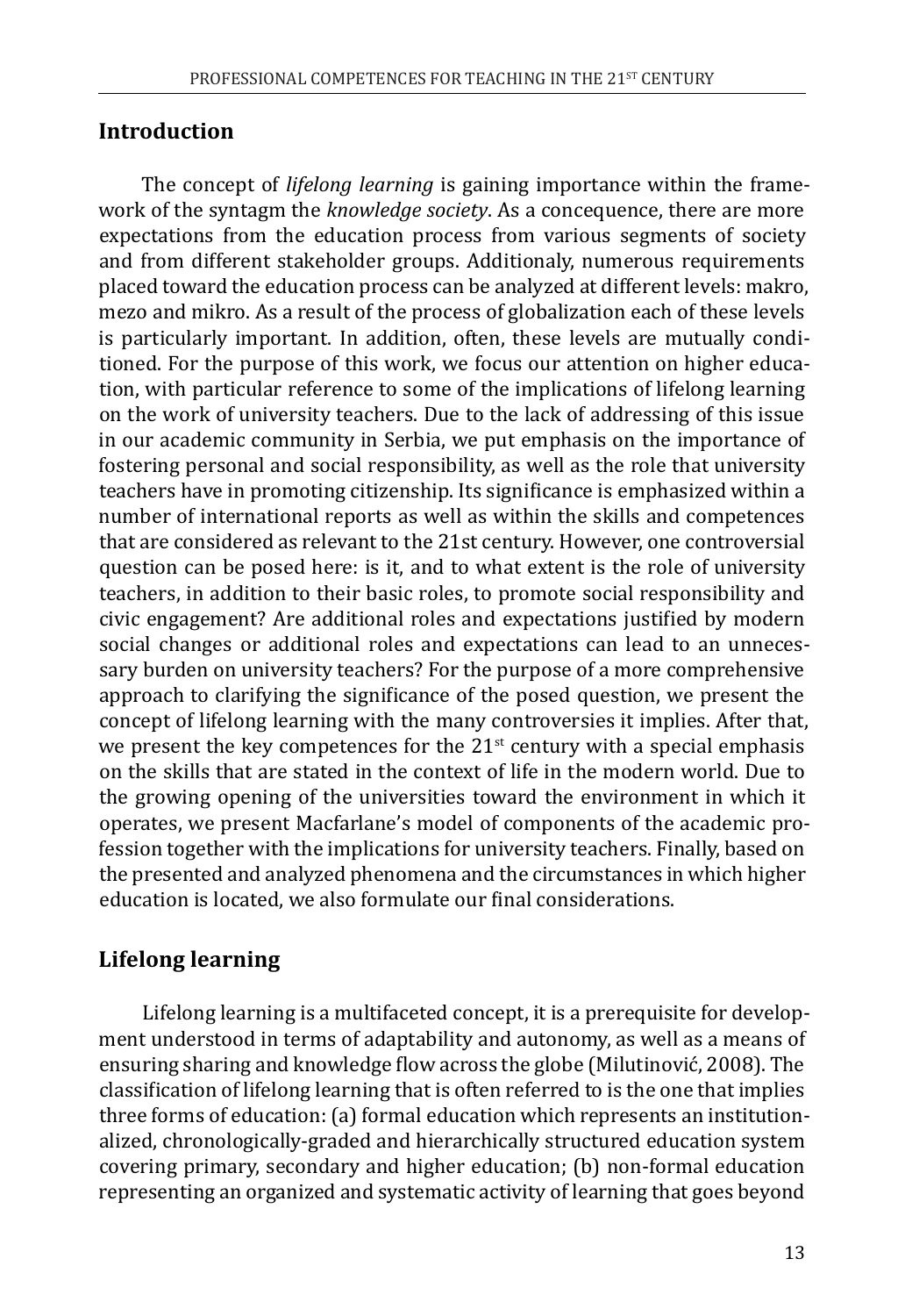the formal system and which provides a variety of learning activities to specific subgroups of the population of adults and children; (c) informal education that represents a lifelong process by which everyone acquires knowledge, skills and attitudes through the experience and contact with others. It takes place in social institutions such as family, marriage, peer groups, working groups, etc. All these forms are interlinked in reality, so it is important to develop a strong connection between them in order to develop a system of lifelong learning (Milutinović, 2008). Lifelong learning is a process that should ideally be meaningful at three levels which, though closely linked, can be ranked differently according to the individual and the period in life. In short, there are three levels of development (*UNESCO World Report*, 2005): (1) personal and cultural development – the meaning a person gives to his or her life; (2) social development – one's place in a community, citizenship, political participation and living together in society; and, lastly, (3) professional development – stable quality employment and its links with production, job satisfaction and material well-being. Lifelong education thus entails transforming, redistributing and re-harmonizing individual and social periods of learning. These levels of development can be linked to the goals of education. In that sense personal development which refers to the importance attached by an individual to one's own life, can be linked to the pedagogy of personality formation, that is, the pedagogy of the essence of Bogdan Suchodolski (1974), in contrast to social development, which relates to the role of an individual in the community, citizenship and political participation in a common life, namely, the pedagogy of existence, or preparing for life. In pedagogy, these two antinomian contradictions have often been the subject of numerous academic discussions, which of these two pedagogies is more significant. In this context, it is also important to draw attention to the additional complexity of the concept of lifelong learning, which represents the realization of the third level which implies professional development, that is, the constant quality of employability and connection with production, job satisfaction and material profit. According to Milutinović (2008: 234), one should be careful that the emphasis on the economic and professional dimension of lifelong learning would not marginalize the interests of individuals and their efforts to learn for personal development purposes. This dimension is usually the target of critics. Some critical theoreticians (Gouthro, 2002 according to Milutinović, 2008: 235) are particularly opposed to the market-oriented concept of "lifelong learning", which, they claim is dominant in political and economic discourse and they state that such a concept serves to capitalist interests in industry encouraging people to compete with one another as educational consumers and producers. An environment that is changing rapidly, as well as the growing demands of many participants in the external environment, strongly affect universities and require significant and ever-faster changes. Market orientation and entrepreneurial spirit that is increasingly encouraging becomes the main model that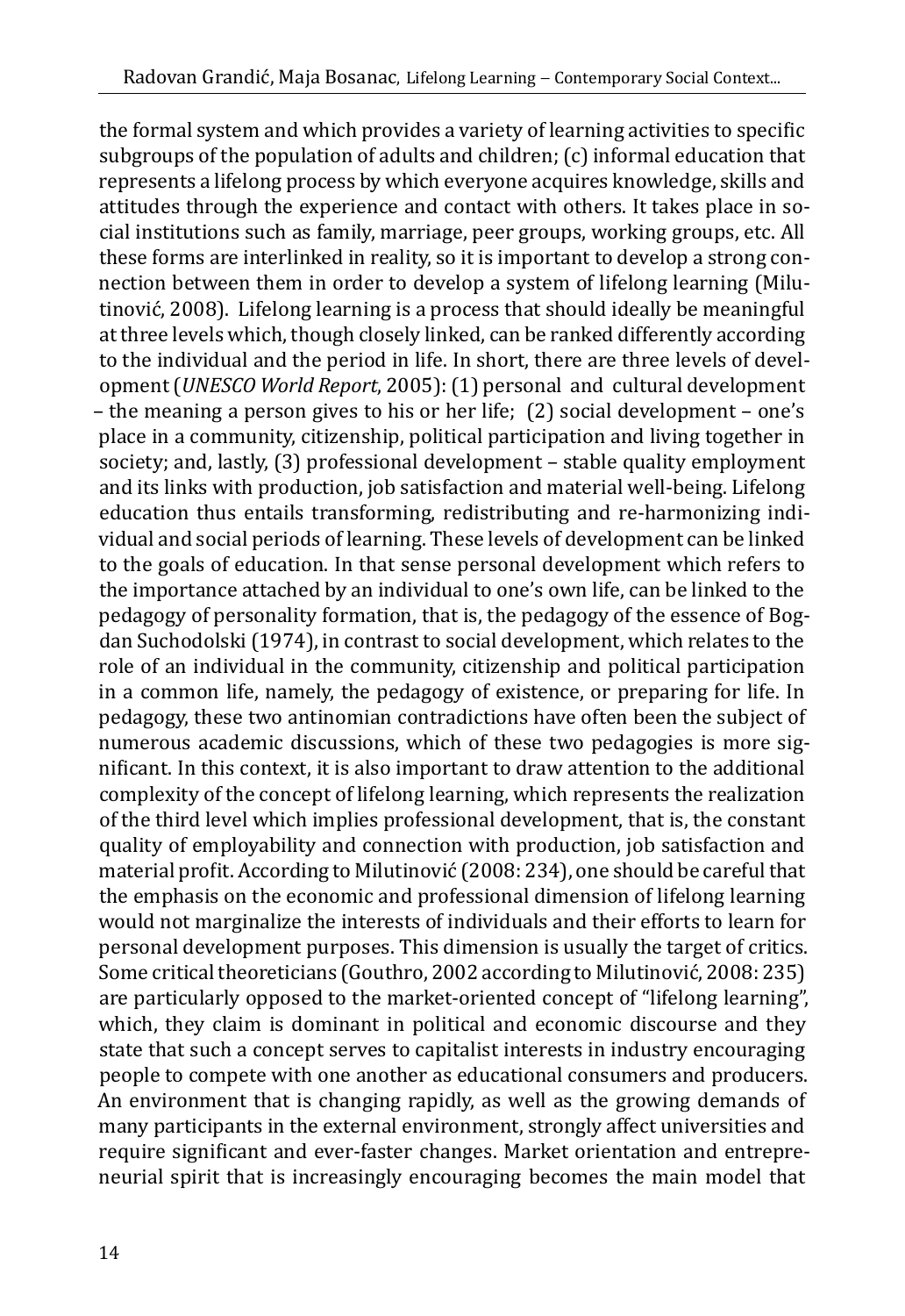describes the orientation of contemporary universities (according to Ćulum & Ledić, 2011). Altbach (2008) warns that the market-oriented academic tendencies of the 21century are the reasons for concern because universities lose the character of social institutions of the public good, and they should also serve the humanistic and cultural goals of society and individuals. Contrary to the above-mentioned criticisms of the market orientation of lifelong learning, the following chapter focuses on the integration of civic engagement as a social development, but this approach does not lack criticism as well.

#### **Integration of civic engagement**

Considering the analytically oriented approach, we have to pay attention to the different terms some authors in Serbian language use for word *civic.* There are certain differences that are historically conditioned. The term *civilno društvo* draws the roots from Anglo-American terminology and *građansko društvo* is a traditional domestic translation of the classical German term (burgeliche Gesellschoft) (Pavlović, 2006). Older translations in Serbian-Croatian gave preference to the term *građansko društvo*, while the recently almost forgotten term *civilno društvo*, has entered into intensive use in the last two decades. In that sense Pavlović (2006) asks whether we are talking about theoretical fashion change or the cyclical revival of old concepts? For the purposes of this paper the terms *civilno* and *građansko* are perceived as synonyms under the term civic. Due to the challenges of terminological indeterminacy, Jacoby moves the boundaries of terminological ambiguity even further and asks whether advocacy for civic engagement is ideology, philosophy, pedagogical approach or program of political action, can there be anything, or even all of the above mentioned (according to Ćulum and Ledić, 2010). The problem of the relationship between the state and the civil society towards education is studied by Avramović (2003) who states that the idea of civil society is a Western European and American product, with the "leading role" being taken over by American pragmatism and globalism. The other part of mankind is in a position to undertake this idea under various pressures. Education is seen as a "factor of transformation and change" of society proclaims political and social goals, not educational (2003: 217). On the other hand, having in mind social context in which universities operate, some authors are pointing to several reasons for fostering civic engagement. By the synthesis of the discussion in the international academic community, Ćulum & Ledić (2010) conclude that the integration of civic engagement is encouraged by the following reasons: (1) the current problems of the society; (2) the market orientation of modern universities; (3) criticism of academic knowledge; (4) poor incentives for high school education programs for active citizenship; (5) low level of civic engagement of citizens. Rulebook on the procedure and conditions for the election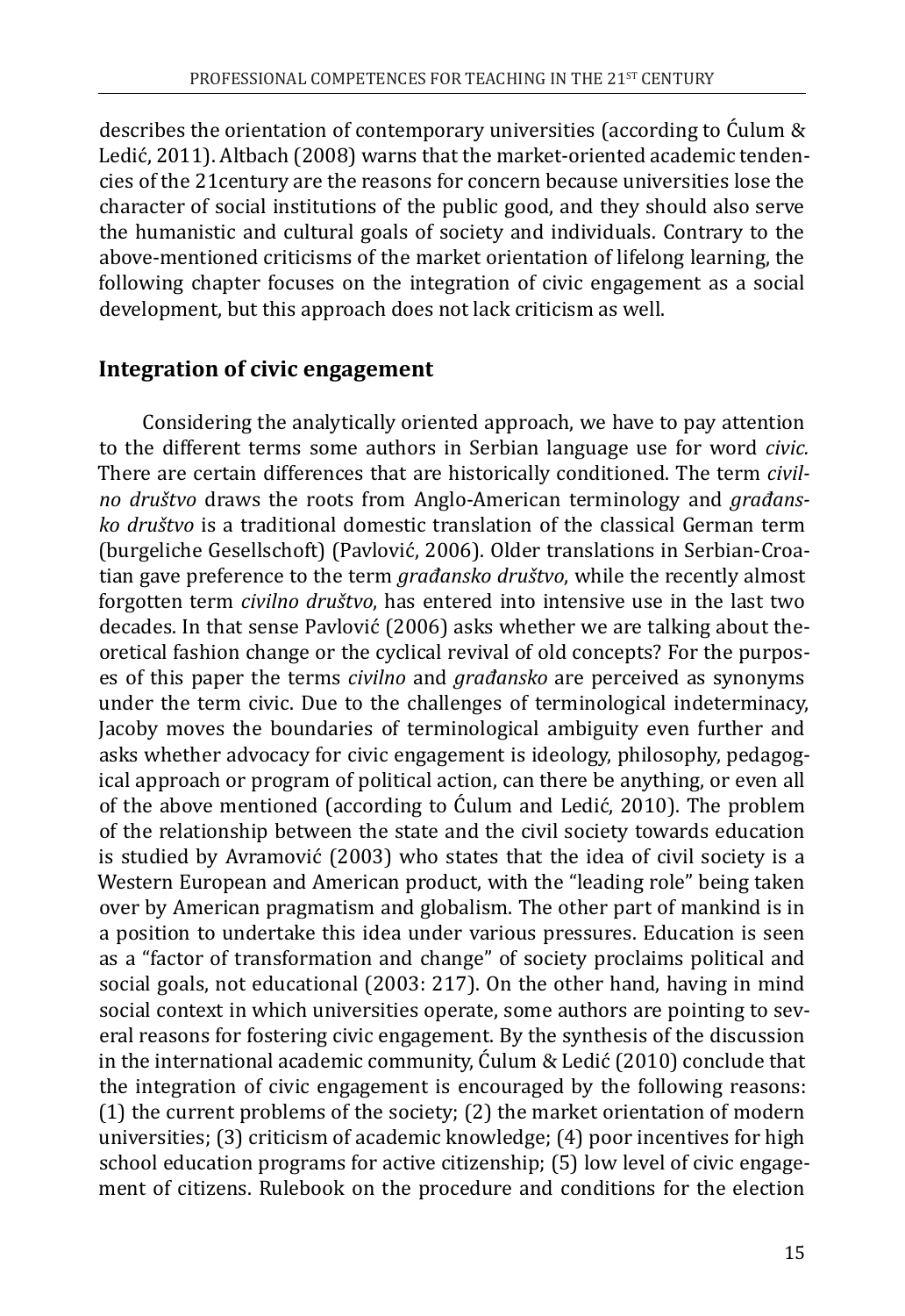of academic staff at the university of Novi Sad *Pravilnik o bližim minimalnim uslovima za izbor u zvanja nastavnika na univerzitetu u Novom Sadu* (available at:https://www.uns.ac.rs/images/novosti/2016/UNS\_Pravilnik\_blizi\_minimalni\_uslovi\_za\_izbor\_u\_zvanja.pdf), precisely cites the contribution to the academic and wider community as one condition for the election. However, civic engagement is recognized and valued but still it is an optimal, not obligatory condition. Since civic engagement is increasingly mentioned within the development of democracy, Table 1 presents the elements of the political and civic strategy of new democracies. The relationship between democracy and education is closely linked to the issues of globalization and education, as well as the movement towards a knowledge society and the philosophy of lifelong learning that emerged under conditions of contemporary social change. When it comes to the efforts of social, and above all political science, to find the answer to the question of what makes democracy in a long period of time strong and successful, Sheri Berman points out that while the earlier generations of scientists were emphasizing economic, political or institutional factors in dealing with these issues, for today's scientists social and cultural variables are fashionable. The most common syntagm for this kind of variable is the concept of civic society (according to: Pavlović, 2006). In this context, the influence of civic society, especially the segment that implies civic commitment in the development of a democratic society and its impact on the educational process, includes the emphasis on opposing elements of political and civic strategy, although autonomously formulated, they should be complementary (Pavlović, 2006).

| Political         | character/criterion | Civic                    |  |
|-------------------|---------------------|--------------------------|--|
| top-down          | direction           | bottom-up                |  |
| political elite   | participatnts       | citizens                 |  |
| political parties | channel the action  | association of citizens  |  |
| Institutions      | field of action     | values                   |  |
| Laws              | implementation      | civic action             |  |
| Administration    | capacity            | networking               |  |
| free market       | economy             | private property         |  |
| money/capital     | resourse            | social and human capital |  |
| political power   | integration         | solidarity               |  |

*Table 1: Elements of the political and civic strategy of new democracies*

Adapted and translated: Pavlović, V. (2006). *Civilno društvo i demokratija*. Beograd: Službeni glasnik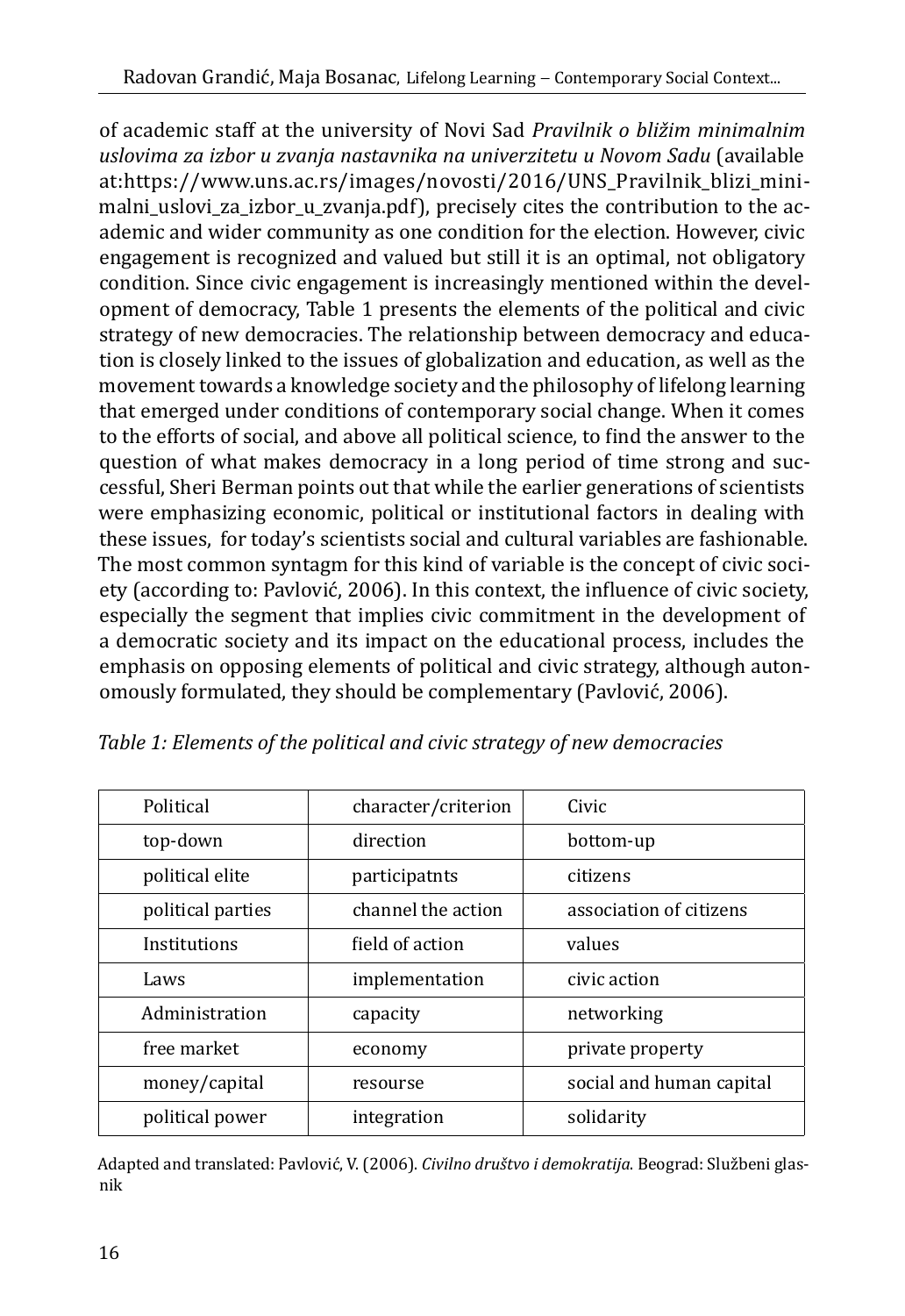The reform of education, in this case, refers to the reform of higher education, which largely implies changes that have been implemented as a topdown political process, which relates primarily to the Bologna process, with no dialogue with a wider academic community (Rončević & Rafajac, 2010). On the contrary, civic strategy implies a bottom-up approach. A comprehensive approach is possible only if both directions are taken into account. When it comes to different fields of action, achieving a complementary relationship needs to be accomplished. In this context, institutions are important − when it comes to political as well as values as the field of action of the civic strategy. Another important criterion that offers the civic dimension is social and human capital, contrary to a political strategy focused on money / capital. Thus, although market practice has a significant impact on education, its impact must not be dominant, but in harmony with personal and social development, and representatives of social and humanistic sciences have the most important role in the process of their development and preservation.

#### **Key Competencies for the 21st Century**

Due to the increased need for higher education, there is an increasing number of international initiatives dealing with the new philosophy of education. In order to fully respond to the needs of a modern society, education organized by the UNESCO the International Commission for the Development of Education for the  $21^{st}$  Century is organized by four basic areas that will represent pillars of knowledge for each individual (Delor, 2006): (1) learning for knowledge, which means to master the means of communication; (2) learning to work, or to act in their surroundings; (3) learning for a common life, that is, to participate and cooperate with others in all human activities, and (4) learning for existence. Similarly, key competences for living and working in the 21st century are on the list reported by Binkley et al. (2012: 18−19) which is organized in a way that represents ten skills within four separate groups. The first group includes *a way of thinking* and consists of the following three skills: (1) creativity and innovation, (2) critical thinking, problem solving, decision making, (3) learning to learn, metacognition; the second group includes the *ways of working* and consists of the following two skills: (4) communication, (5) collaboration; the third group includes *tools for working* and consists of two skills: (6) information literacy, (7) ITC literacy. The last group of skills which Binkley et al. (2012) list as important skills of the 21st century, are in the main focus of our paper. They are under the group *living in the world* with following skills; (8) *citizenship* that includes: community participation/neighborhood activities, as well as decision-making at national and international levels; voting in elections: The ability to display solidarity by showing an interest in and helping to solve problems affecting the local or wider community; the ability to interact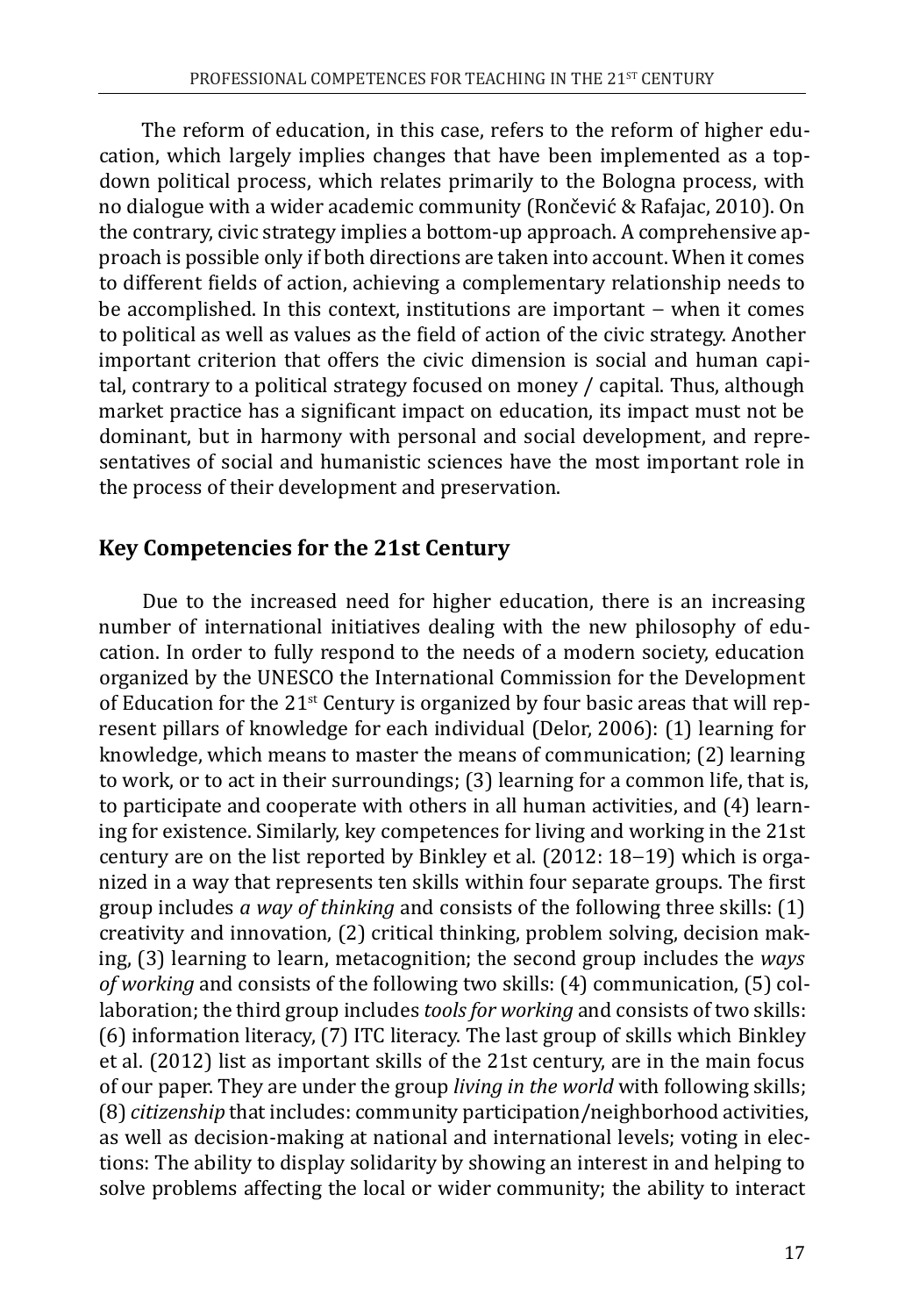effectively with institutions in the public domain; the ability to profit from the opportunities given by the home country and international programs (Binkley et al., 2012), (9) *life and careers*, in the context of which the significance is emphasized: adapting to changes: functioning in different roles, jobs, responsibilities, schedules and contexts; flexibility; incorporate effective feedback; negotiate and balance diverse perspectives and beliefs to reach workable solutions: manage goals and time: set goals with tangible and intangible success criteria: balance tactical (short-term) and strategic (long-term) goals: utilize time and manage workload efficiently; work independently: monitor, define, prioritize and complete tasks without direct oversight: interact effectively with others: know when it's appropriate to listen and when to speak: work effectively in different teams: leverage social and cultural differences to create new ideas and increase innovation and quality of work: manage projects: set and meet goals, prioritize, plan and manage the work to achieve the intended result even in the fact of obstacles and competing pressures: guide and lead others: use interpersonal and problem solving skills to influence and guide others toward a goal: leverage strengths of others to accomplish a common goal: inspire others to reach their best via example and selflessness: demonstrate integrity and ethical behavior in using power and influence (Binkley et al., 2012), (10) *personal and social responsibility* that capture the following abilities: ability to communicate constructively in different social situactions (tolerating the views and behaviour of others; awareness of individual and collective responsibility): ability to create confidence and empathy in other individuals: ability to express one's frustration in a constructive way (control of aggression and violence or self-destructive behavior patterns): ability to maintain a degree of separation between the professional and personal spheres of life and to resist the transfer of professional confl ict into personal domains; awareness and understanding of national cultural identity in interaction with the cultural identity of the rest of the world; ability to see and understand the different viewpoints caused by diversity and contribute one's own views constructively; ability to negotiate.

Thus, as the UNESCO International Commission for the Development of Education for the 21st Century (Delor, 2006) points out, it is no longer sufficient for each individual to accumulate a certain amount of knowledge at the beginning of his life, which he will use later on. It is necessary to be able to master and use all the situations throughout life in order to deepen and enrich knowledge, adapting to the changing world (Grandić, 2006: 171). All in all, it is possible to perceive the growing importance of social factors influencing the educational process that shape it, affecting the redefinition of goals as well as the acquisition of competences that are much wider than professional development in a particular disciplines. Here one controversial question can be raised: does the concept of civic engagement offer new possibilities or hidden proclamation of political and social goals, instead of educational? What are the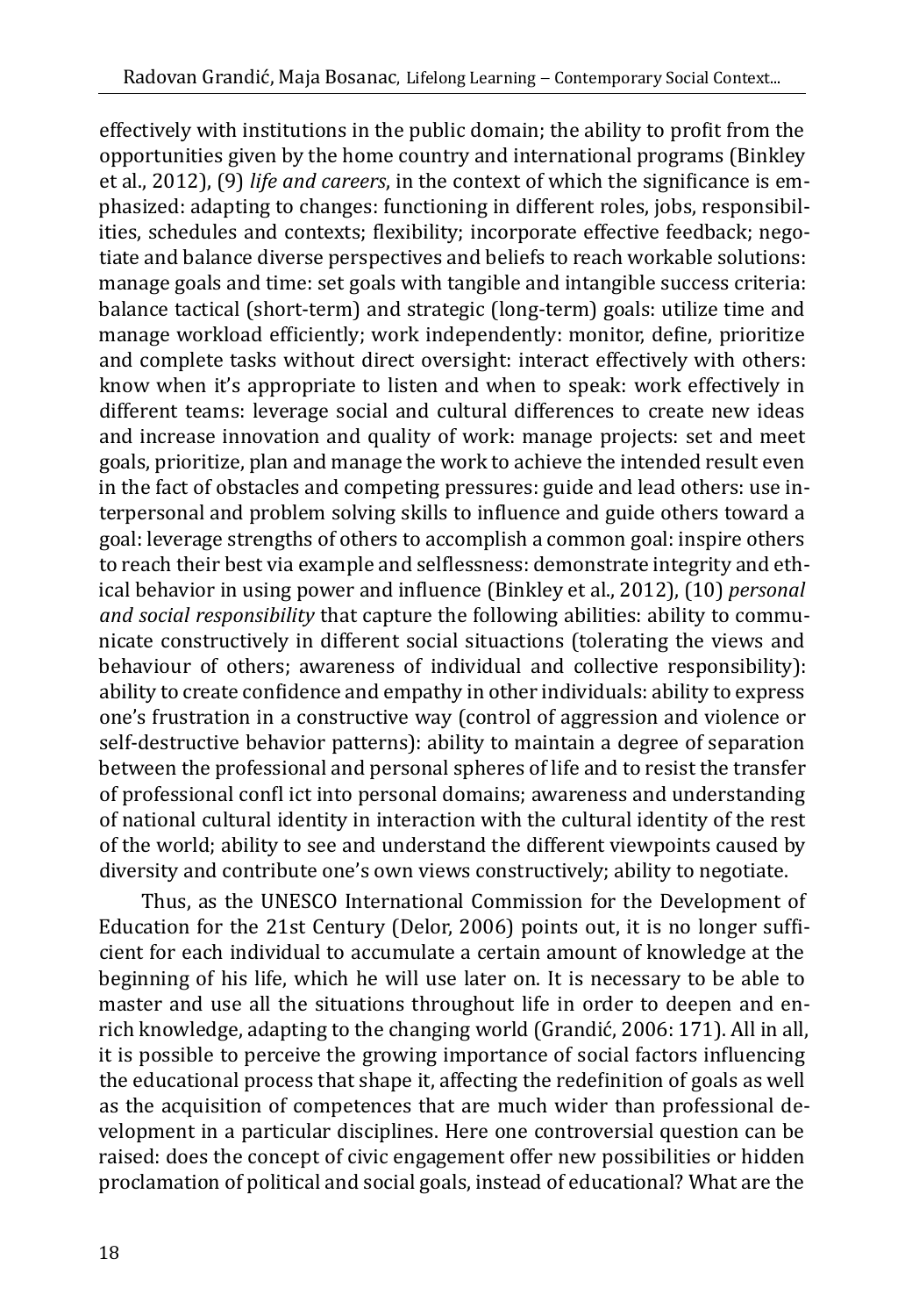chances that in future, as inevitability in the context of new social realities educational goals are going to be subordinated to social goals?

# **Implications of the relationship between the university and the external environment to the academic profession**

The development of education, in its broadest sense, is not so much stimulated by its internal dynamics as it was in the past, but has become far more sensitive to external pressures (Milutinović, 2008: 212). In that sense, the constant demands for the advancement of universities, coming from different sectors of society, make the current research of the relationship between the university and its external environment. Considering the significant role that university teachers have in this process, it is necessary to direct the analysis of the implications of these changes in the work with university teachers. One of the comprehensive models of university interaction and its external and internal environment is Macfarlan's model (Macfarlane 2007, according to Ćulum & Ledić, 2011).

| Components of the academic<br>profession            | Implications for university teachers                                                                                                                                                                                                                                                                                                          |
|-----------------------------------------------------|-----------------------------------------------------------------------------------------------------------------------------------------------------------------------------------------------------------------------------------------------------------------------------------------------------------------------------------------------|
| Political literacy                                  | Understanding the process of governance and de-<br>cision-making at all levels of the university: moni-<br>toring of new policies and participation in the dis-<br>cussions: as appropriate, active participation in the<br>management functions                                                                                              |
| Social and moral responsibility                     | Understanding and accepting responsibility for the<br>development of students, colleagues, universities,<br>academic and professional bodies, interest groups<br>in the local community and society in a broader<br>sense                                                                                                                     |
| Community engagement<br>(academic and non-academic) | Community participation/engagement (academic<br>and non-academic) Knowledge and skills for men-<br>toring students, support for colleagues at the uni-<br>versity and profession, applied research based on<br>community needs and development of new knowl-<br>edge, solutions for perceived needs and problems:<br>communication and public |

| Table 2: Components of the academic profession |  |  |
|------------------------------------------------|--|--|
|                                                |  |  |

Translated: Macfarlane 2007 (according to: Ćulum & Ledić, 2011)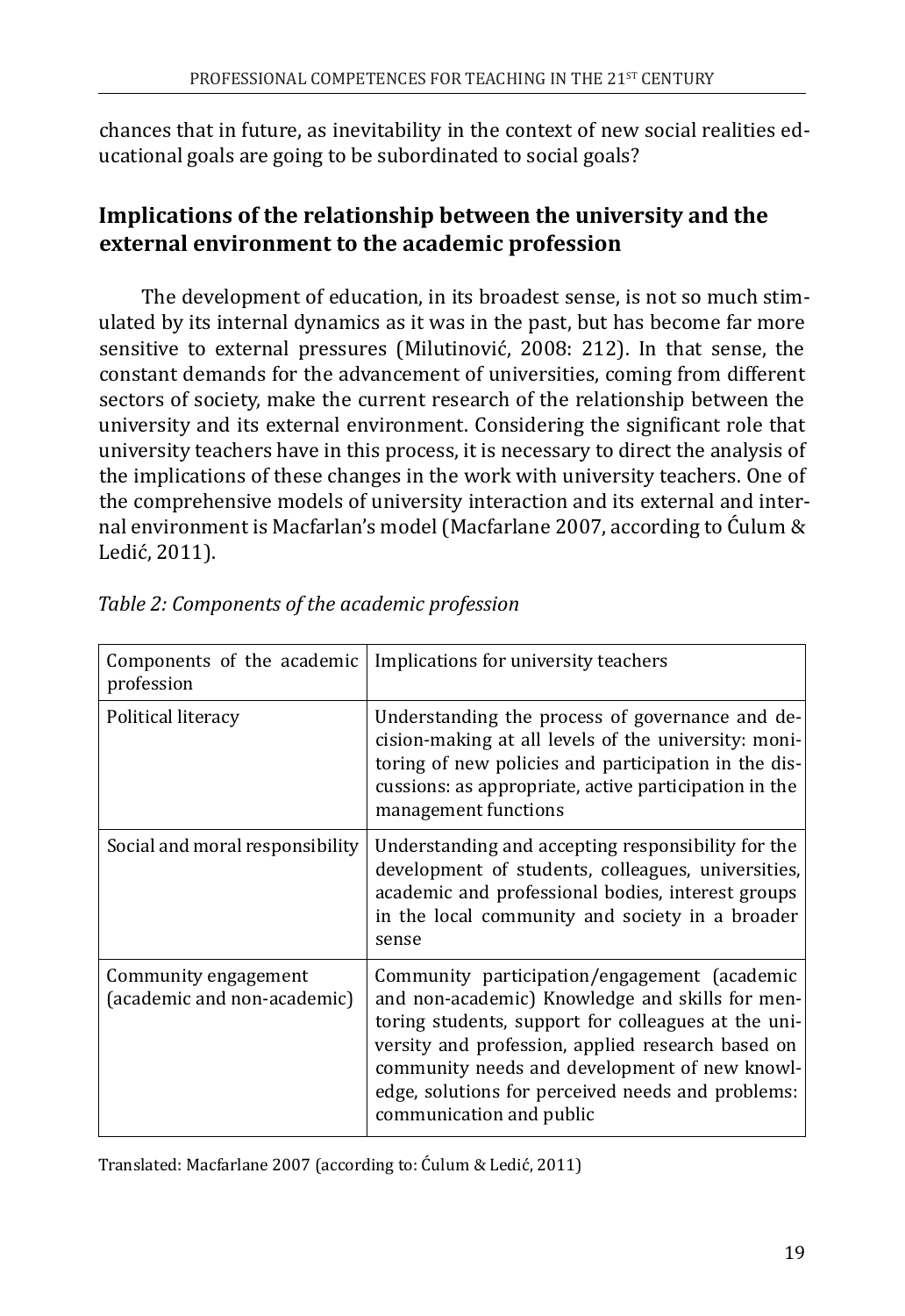The components of academic citizen set up on this way (Table 2) imply that a university teachers possesses appropriate knowledge (political literacy), key values (related to social and moral responsibility), and academic advancement skills in the academic community and beyond. According to Macfarlane, an academic citizen should regard higher education as much more than providing and adopting useful knowledge and skills for the labor market. Researching is a tool for solving local community and society problems, not just for publishing individual promotion and advancement (according to Ćulum & Ledić, 2011). Macfarlane points out that university teachers in their everyday work are in constant interaction with five different communities, whose intersections are different and intertwined with each other: students, colleagues, their institution, academic community, their profession and the public. Differences in importance can be measured in relation to a number of interrelated factors that are valued in the academic community: in which measure of activity is recognized as academic, whether it is linked to an academic or non-academic community, how much is visible to colleagues and is it recognized as a criterion of scientific-educational progression? (Ćulum & Ledić, 2011). In order to better understand the various interest groups in the academic and non-academic community that shape the daily work of university teachers and under which university teachers have responsibility, Macfarlane (Macfarlane, 2007, according to Ćulum & Ledić, 2011: 47−48) develops a pyramid of five communities (Figure 1) and associated activities of the public dimension of functioning.

*Figure 1:Pyramid of Communities and Related Activities of Public action*



Translated: Macfarlane 2007 (according to: Ćulum & Ledić, 2011)

Without going into more detail in the analysis of each community (more in Ćulum & Ledić, 2011), what we consider to be significant is highlighting the public engagement in the community that makes the top of the pyramid and signifies interaction with the non-academic community: representatives of local self-government, business sector and professional associations, the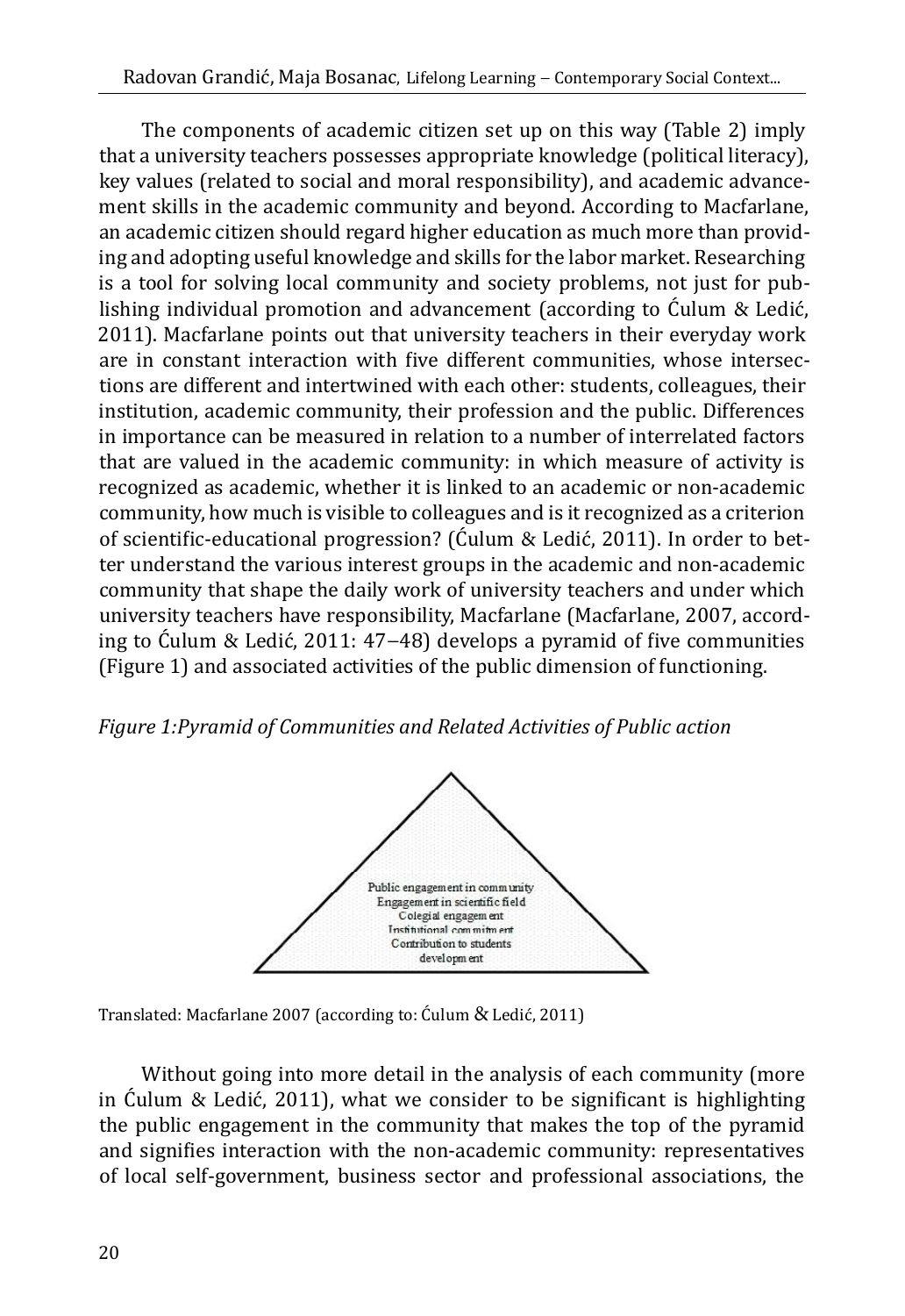non-profit sector, civil society organizations and civil initiatives in the community, as well as the media. Examples of activities include public lectures, professional co-operation with media on important and current issues, advocacy activities for local government and local government units, cooperation and assistance in strengthening the capacities of local civil society organizations, development of cooperative relations with community representatives and opening educational opportunities for students to acquire experiencing business opportunities, as well as encouraging learning through their community commitment (Ćulum & Ledić, 2011).

Finally, after we have put forward the theoretical considerations, we may ask some important questions: First of all, are the theoretical principles of the above-mentioned education policy in accordance with the educational practice? How university teachers as the main holders of these requirements perceive them, as a new opportunity or as a burden added to existing obligations?

## **Concluding remarks**

The implications of the lifelong learning process arising from the interaction of formal, non-formal and informal education imply greater recognition of different forms of learning arising from different contexts, leading to the opening of the university to the environment they work in, as well as cooperation with non-academic institutions. On the one hand, this implies numerous opportunities for cooperation, including mobility, above all at the international level, but also adds even more challenges. As one of the criticisms, the emphasis is on economic benefits, market orientation, which makes the social and humanist sciences as well as the values they propagate in an undesirable position. Without negating the influence that the market mechanisms have on the process of education, the paper highlights the importance of personal and social development, which should be encouraged and harmonized together with professional development, product development and material gain. In this framework, we also analyze academic profession by presenting roles that include the public dimension of university teachers as well as cooperation with various representatives of the non-academic community. Nevertheless, it is important to note that if it is perceived as a new possibility for university teachers, cooperation must be carried out carefully and organized in a such a way that academic integrity is not endangered. There are also a number of questions that need to be answered: are the universities a place of democratic rights, social enlightenment, production of knowledge for a technology-based society, introduction of skills for workplace, place of personal transformation, or critical analysis (Barnett, 2004)? What is the role of university teachers in this process? How do academic staff conceptualize community engagement and related concepts in higher education institutions? What are the current models for community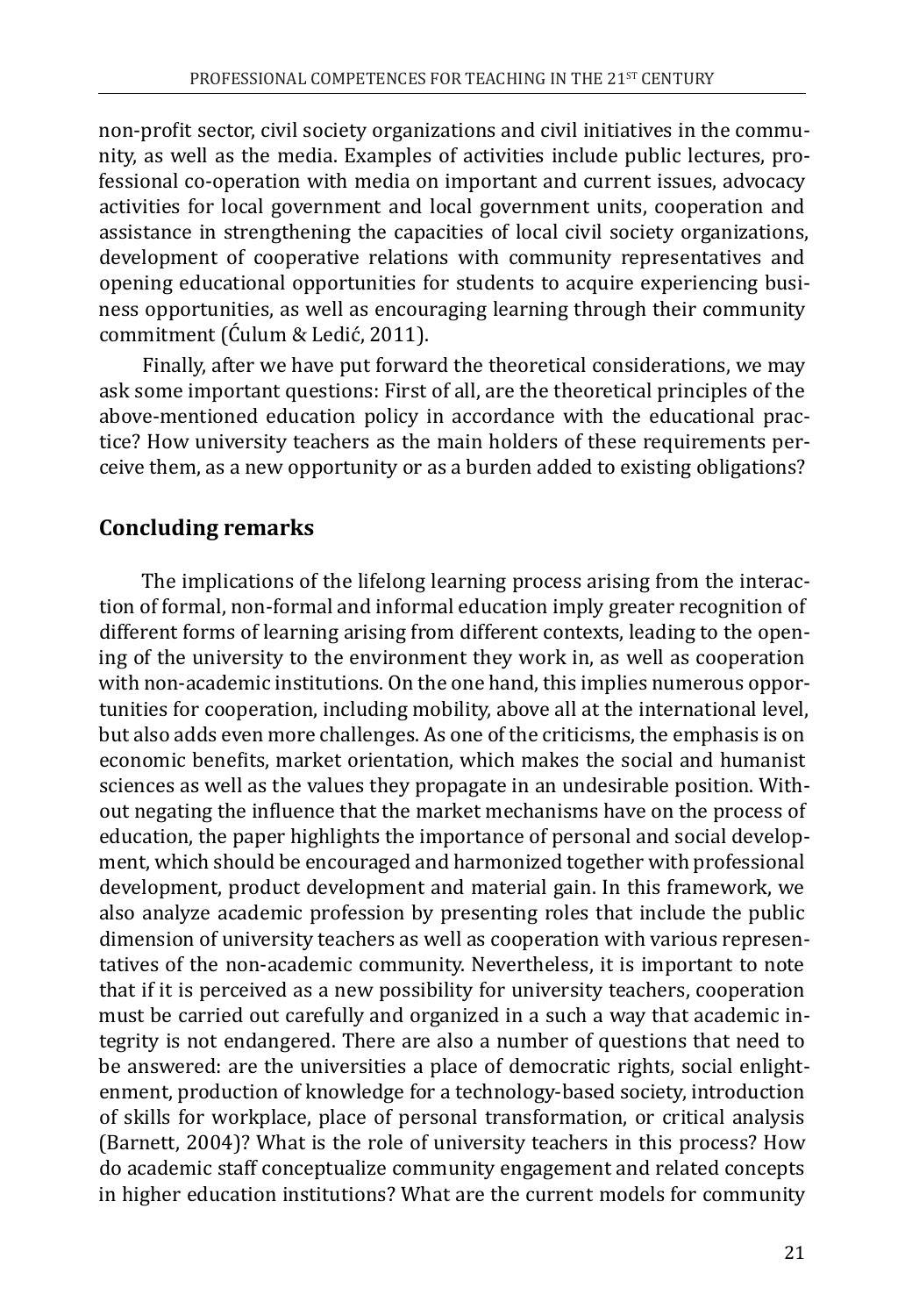engagement in higher education institutions and what does a university that is socially engaged mean? National councils and committees require political, direct and bureaucratic responsibility, but what about institutional culture? Do institutions still have their inherited patterns in terms of dominant traditions, symbols, and patterns of behavior that remain inherent in spite of wider changes that change the higher education environment? (Jansen, 2004, according to Bender, 2008). In this context, it is necessary to further actualize the question of if there is a need to encourage civic dimension in the context of higher education. If the answer is positive, which is the best way to do so, but if it is negative, is it possible to avoid it under the contemporary conditions?

## **References**

Avramović, Z. (2003). *Država i obrazovanje: Kritička evaluacija koncepcija obrazovanja u Srbiji*. Beograd: Institut za pedagoška istraživanja.

Altbach, P. G. (2008). The complex role of universities in the period of globalization: GUNI (2008). *Higher Education in the World 3. Higher Education: New Challenges and Emerging Roles for Human and Social Development*. UK: Palgrave Macmillan.

Barnett, R. (2004). The purposes of higher education and the changing face of academia. London: *Review of Education*, *2* (1), 61‒73. [https://doi.](https://doi.org/10.1080/1474846042000177483) [org/10.1080/1474846042000177483](https://doi.org/10.1080/1474846042000177483)

Bender, G. (2008). Exploring conceptual models for community engagement at Higher Education Institutions in South Africa: Conversation. *Perspectives in Education*, 26(1), 81−95.

Binkley, M., Erstad, O., Herman, J., Raizen, S., Ripley, M., Miller-Ricci, M., & Rumble, M. (2012). Defining twenty-first century skills. In *Assessment and teaching of 21st century skills* (pp. 17−66). Dordrecht. Springer. [https://doi.org/10.1007/978-94-007-](https://doi.org/10.1007/978-94-007-2324-5_2%20) [2324-5\\_2](https://doi.org/10.1007/978-94-007-2324-5_2%20)

Delor, Ž. (1996). *Obrazovanje ‒ skrivena riznica (UNESCO: Izveštaj međunarodne komisije o obrazovanju za 21.vek).* Beograd: Republika Srbija, Ministarstvo prosvete.

Grandić, R. (2006). *Globalizacija i obrazovanje* − *izbor tekstova*. Novi Sad: Savez pedagoških društava Vojvodine.

Ledić, J. & Ćulum, B. (2010) *Civilna misija sveučilišta elemenat u tragovima*, Rijeka: Filozofski fakultet u Rijeci.

Ledić, J. & Ćulum, B. (2011). *Sveučilišni nastavnici i civilna misija sveučilišta*, Rijeka: Filozofski fakultet u Rijeci.

Milutinović, J. (2008). *Ciljevi obrazovanja i učenja u svetlu dominantnih teorija vaspitanja 20. veka*, Novi Sad: Savez pedagoških društava Vojvodine.

Pavlović, V. (2006). *Civilno društvo i demokratija*. Beograd. Službeni glasnik.

Petrić, M. (2013). Akademski kapitalizam i uloga sociologije. *Revija za sociologiju*, 43(3), 273−288.